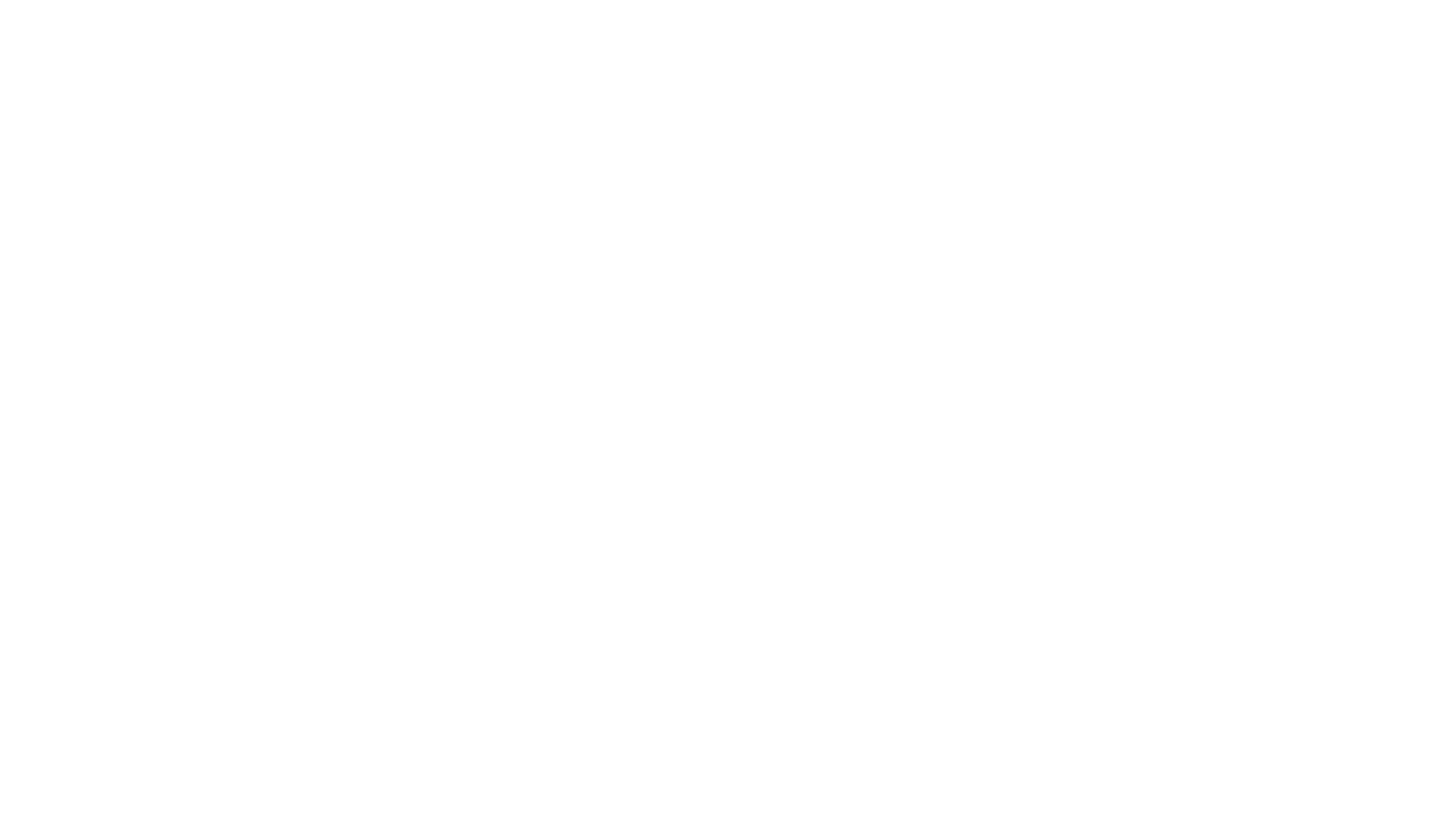

- Nigeria is home to over 206 million
- 30% of this is aged between 15-30 years of age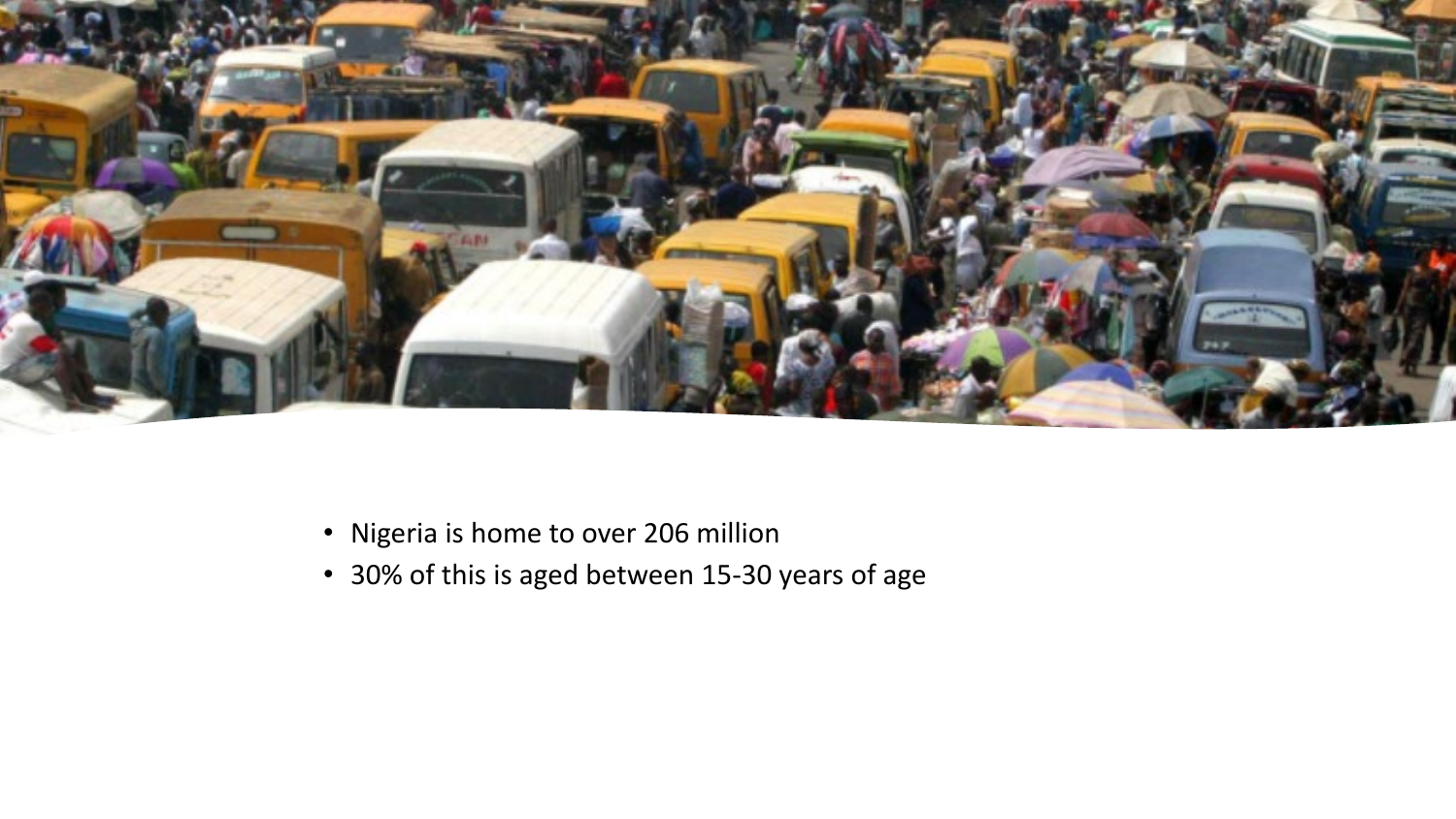• The National Youth Service Corps (NYSC) scheme was created "with a view to the proper encouragement and development of common ties among the youths of Nigeria and the promotion of national unity'.

• It is a mandatory one-year program set up by the Nigerian government for Nigerian graduates.

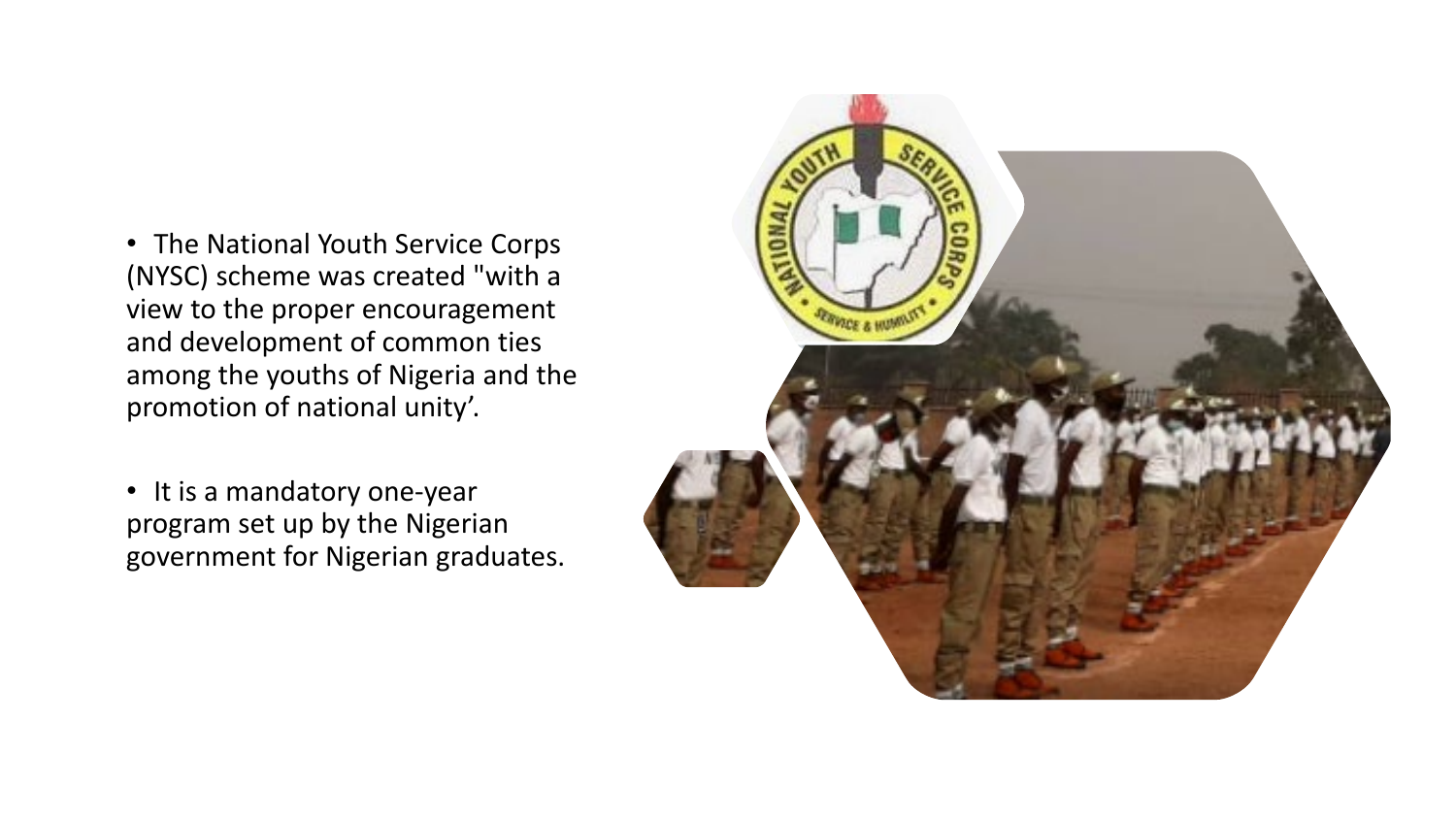

• First case in Nigeria : 27<sup>th</sup> Feb 2020

- Lockdown of Major Cities: Announced on 30<sup>th</sup> March
- The COVID-19 pandemic delayed the commencement of the NYSC scheme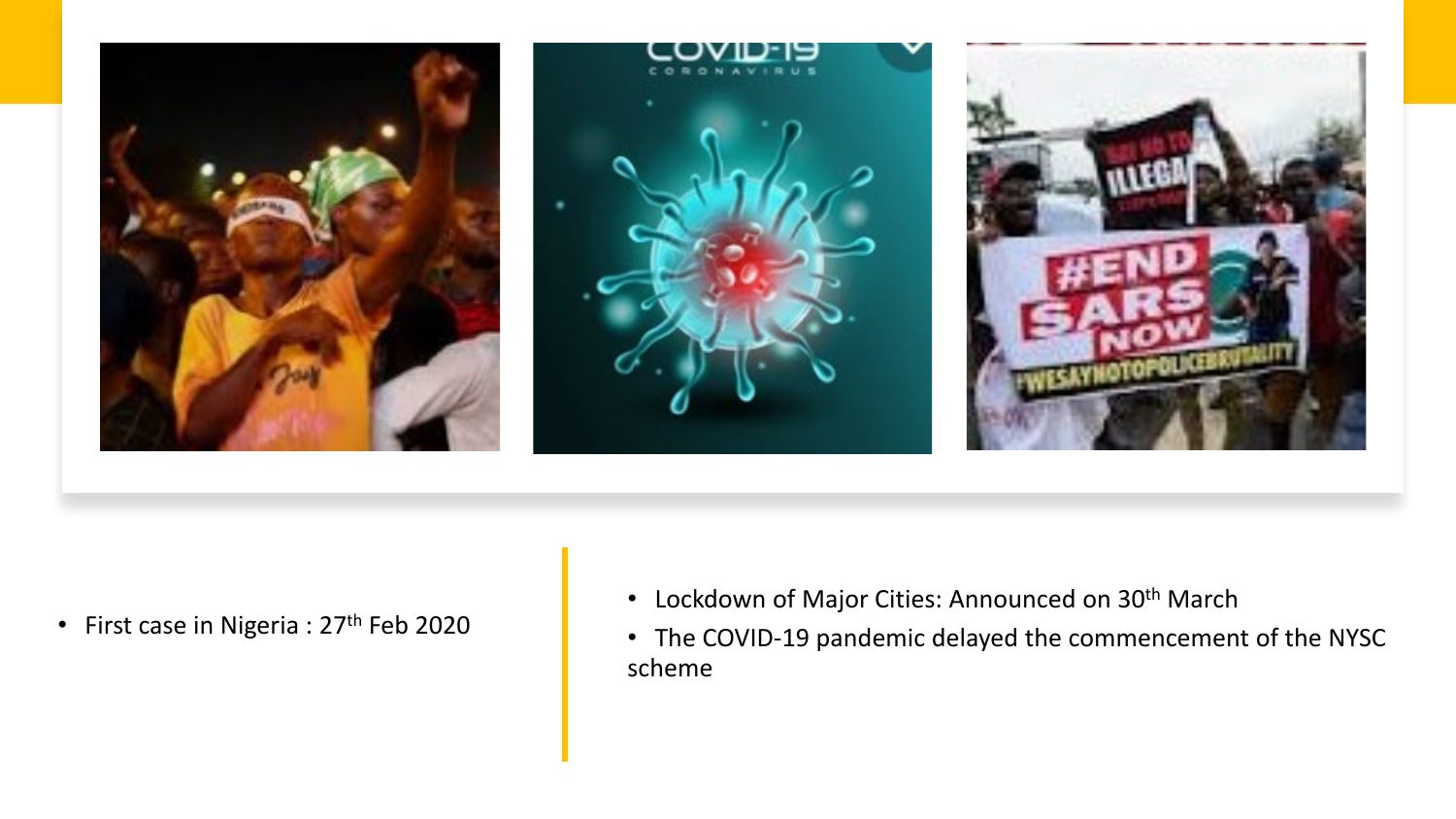- NCDC is working with NYSC authorities through the implementation of a surveillance system
- To facilitate the process for the safe reopening of the NYSC camps in a way that is safe
- To estimate the prevalence of COVID-19 amongst NYSC orientation camp communities
- For the purpose of validation of the RDT kits, RDT and PCR testing were run concurrently in FCT and Lagos camp communities

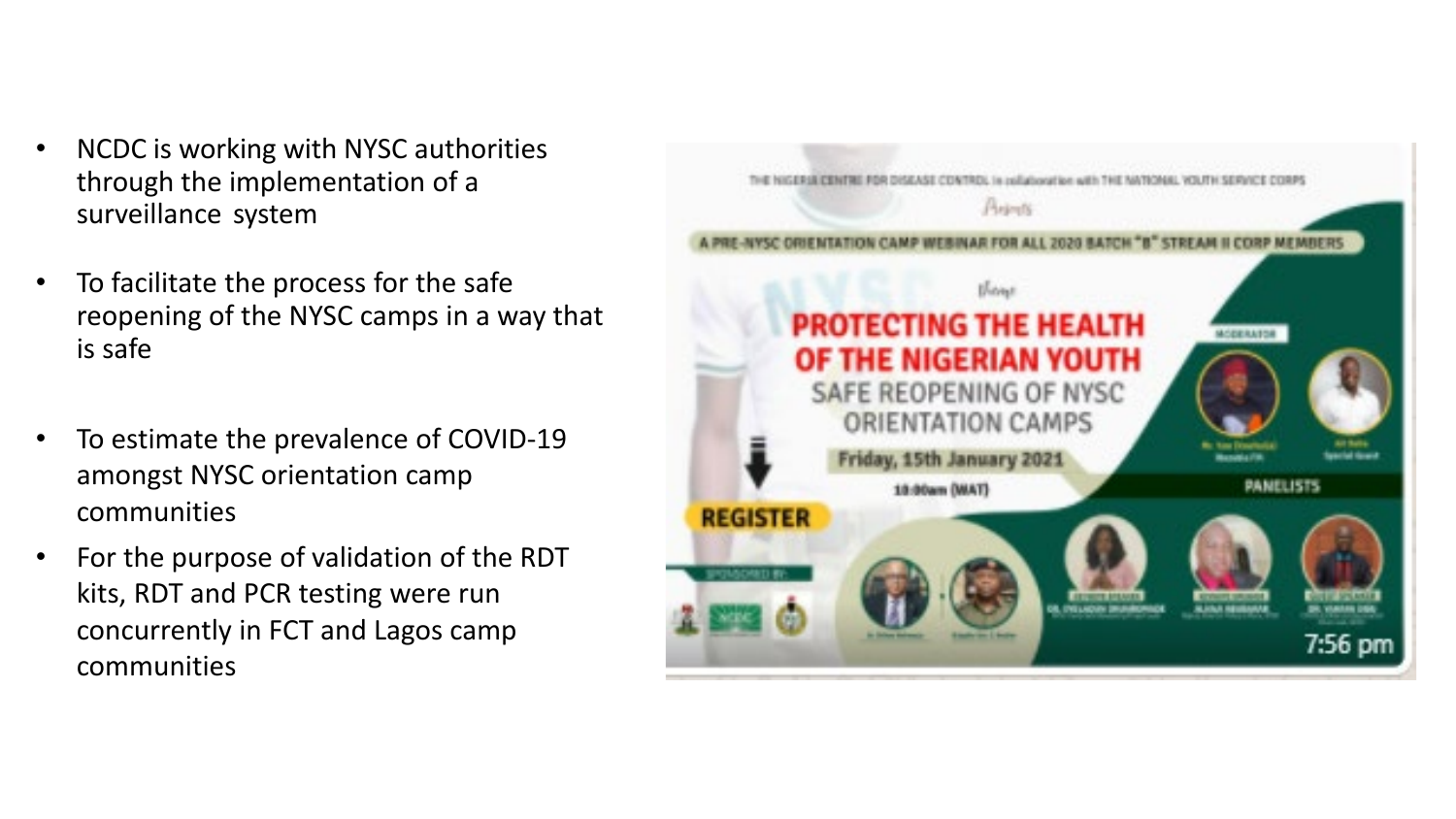

- The safe reopening of NYSC camp was divided into three streams with different timelines for reopening
- Each camp Initially had 200 corps members reporting daily for four days of registration and remained after for another 21 days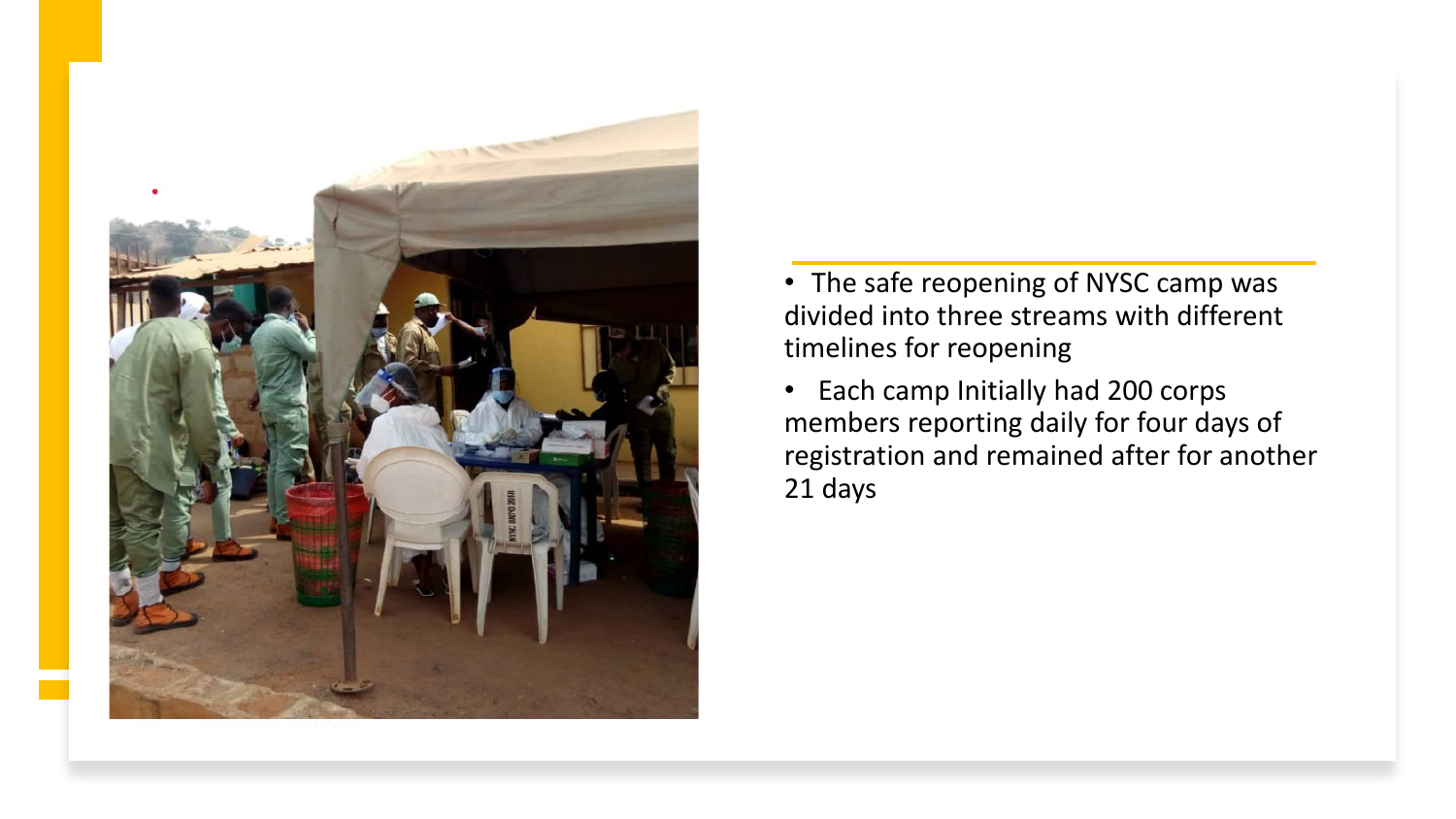**NYSC- NCDC FLOW CHART** 

NODE NC DC Toll-free Number:080097000010 SMS:08099555577 WhatsApp 07087110839 @NCDCGOV COVID19.NCDC.GOV.NG **OINFO@NCDC.GOV.NG O C**@NCDCGOV

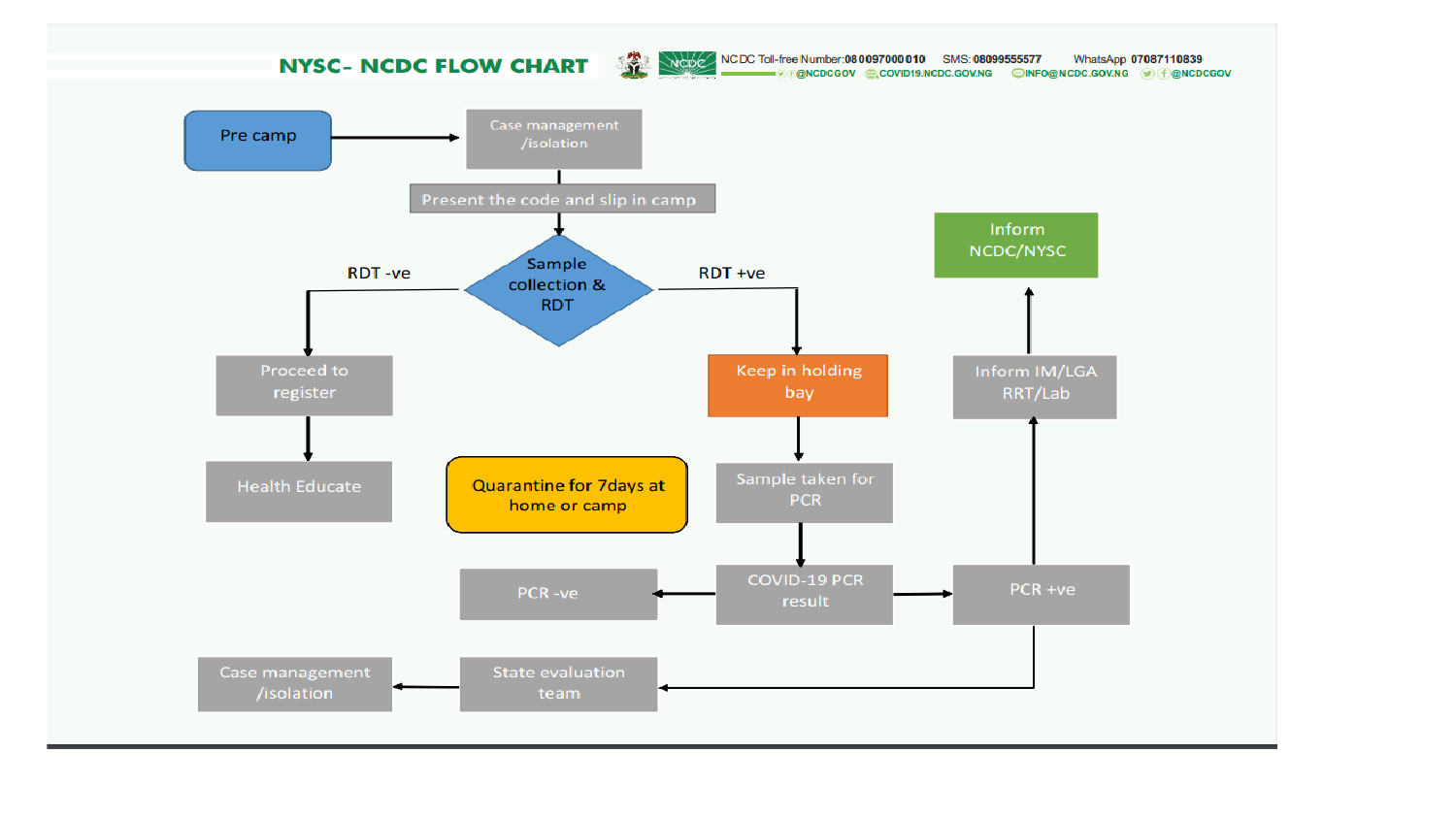**NYSC- NCDC FLOW CHART** 

NODE NC DC Toll-free Number:080097000010 SMS:08099555577 WhatsApp 07087110839 @NCDCGOV COVID19.NCDC.GOV.NG **OINFO@NCDC.GOV.NG O C**@NCDCGOV

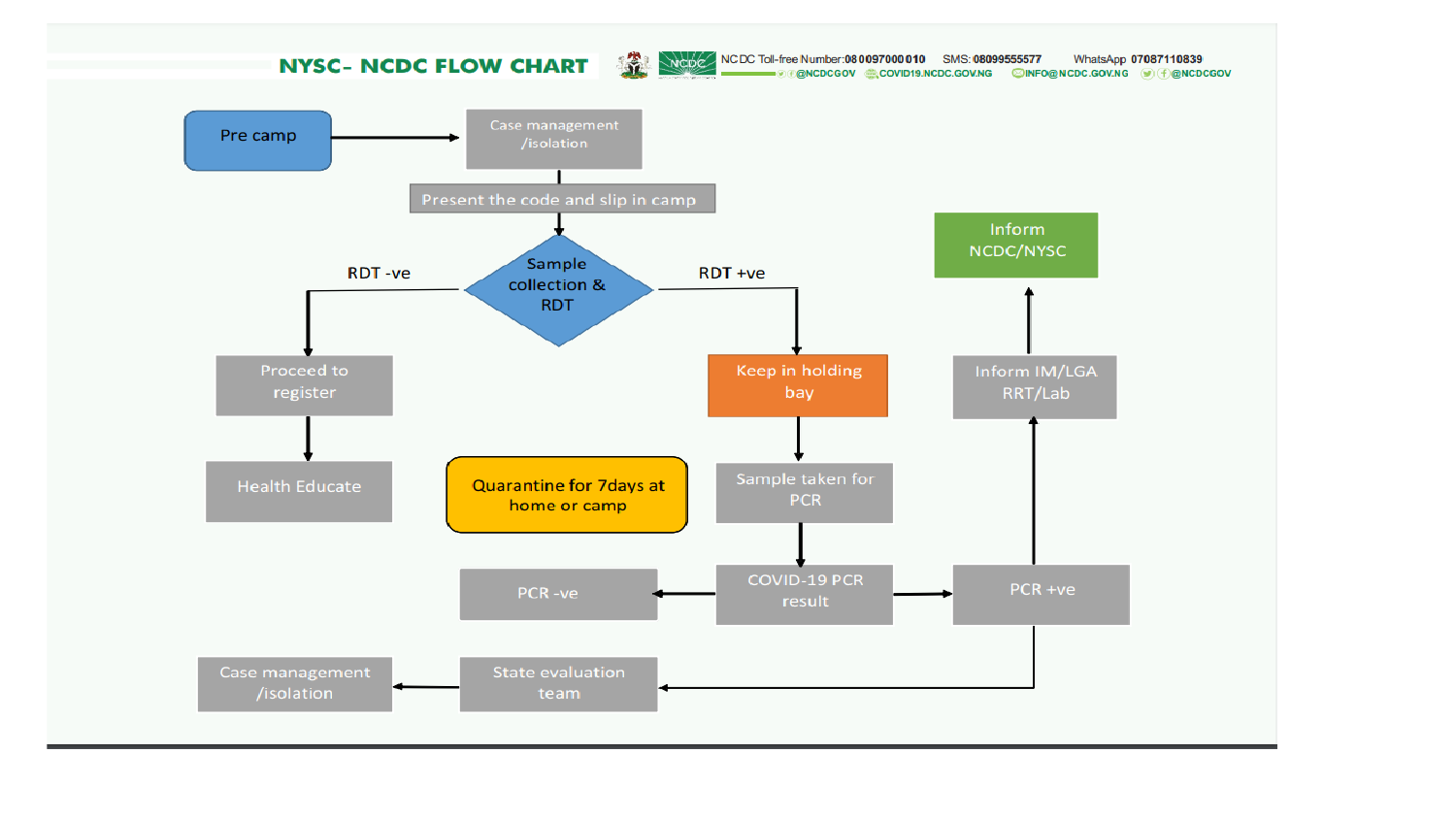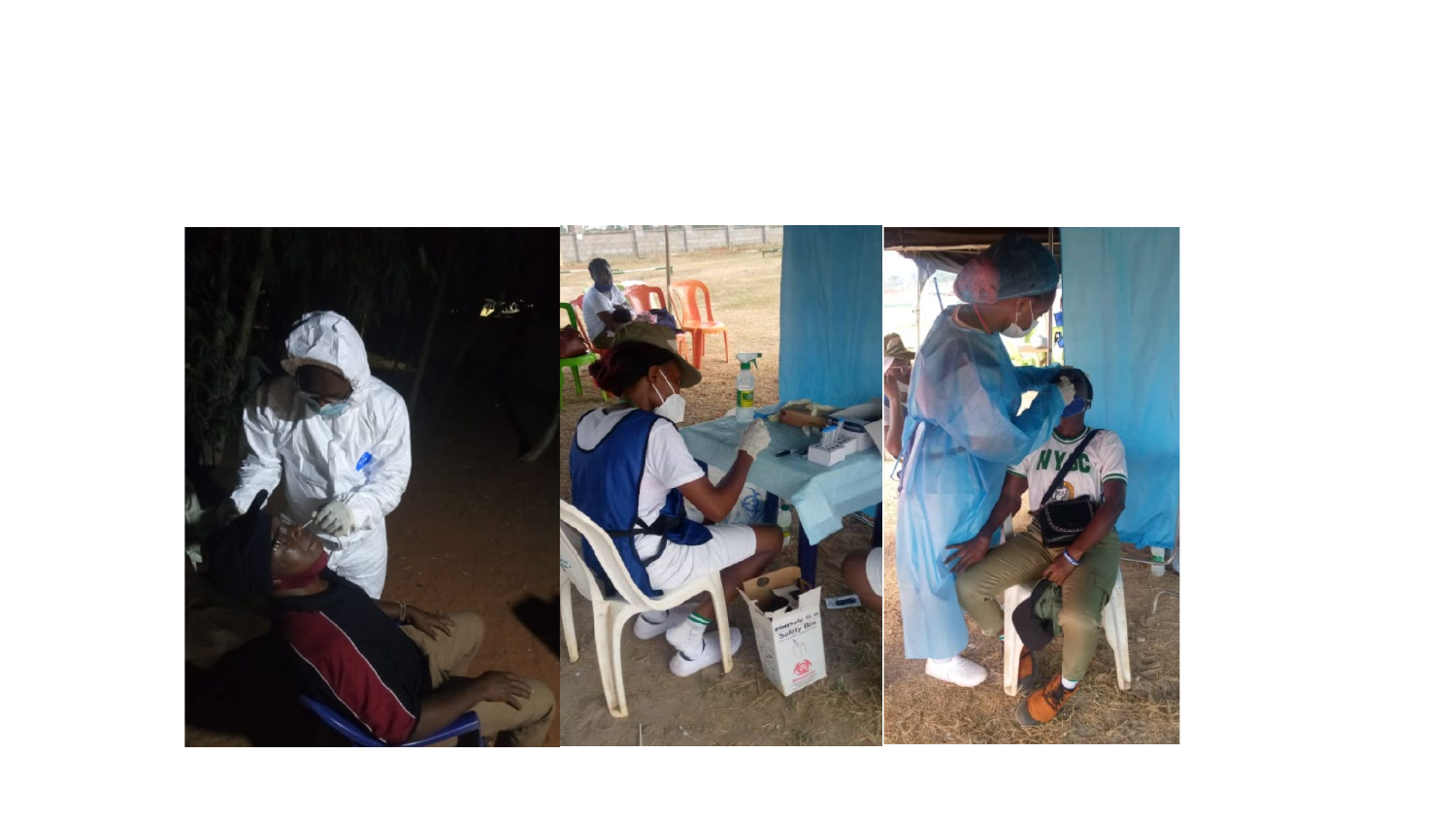## **RDT+ among NYSC members by state: Batch A & B**

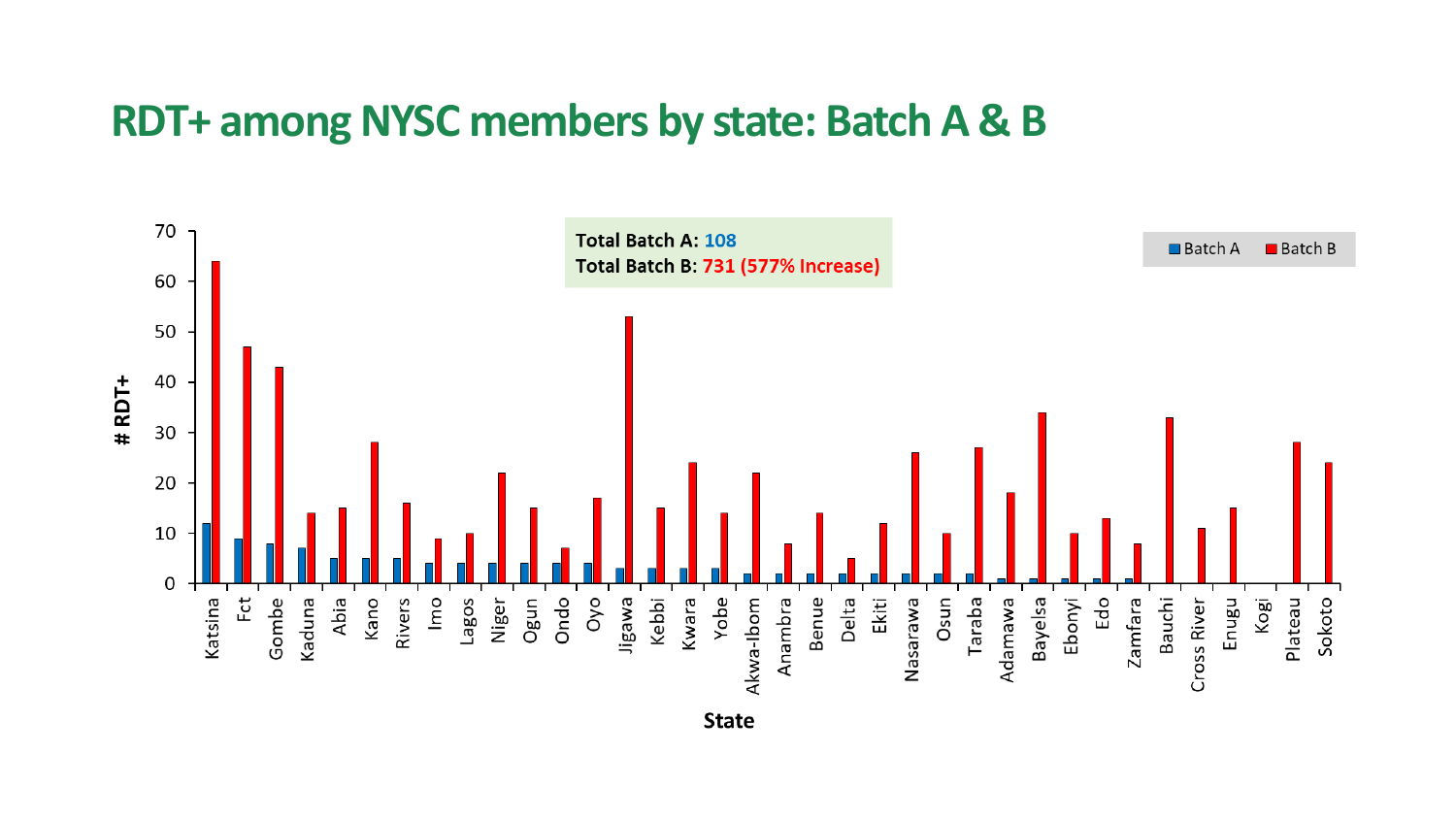## **RDT** TPR **among NYSC members by state: Batch A & B**

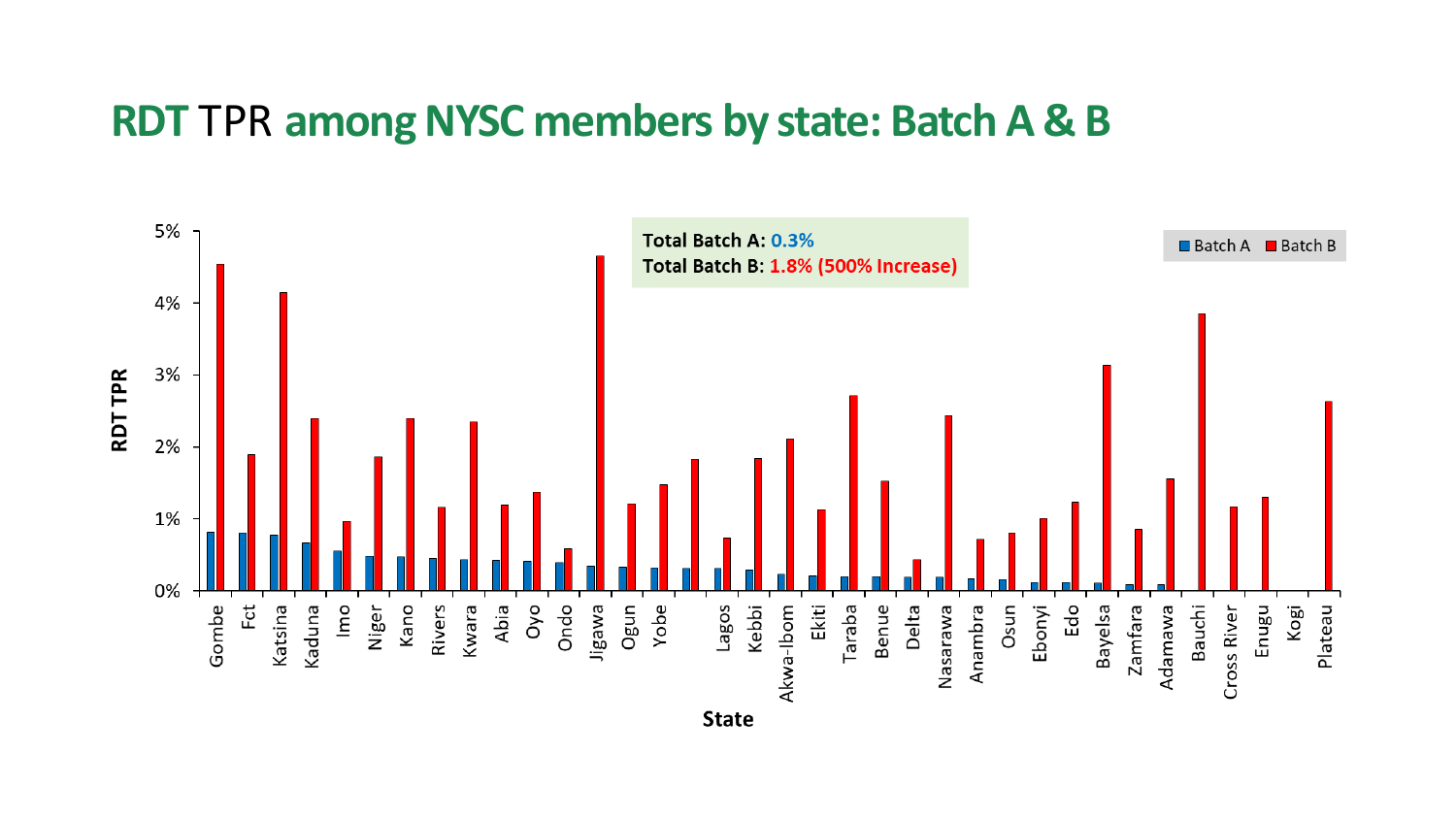|          | <b>Total Tested</b> | <b>RDT Positive (TPR)</b> | <b>PCR Positive (TPR)</b> | <b>National</b><br><b>Prevalence</b> |
|----------|---------------------|---------------------------|---------------------------|--------------------------------------|
| Stream 1 | 29,580              | $115(0.4\%)$              | $100(0.3\%)$              |                                      |
| Stream 2 | 35,419              | 731 (2.1%)                | 673 (1.9%)                |                                      |
| Stream 3 | 33,319              | $1,117(3.4\%)$            |                           |                                      |